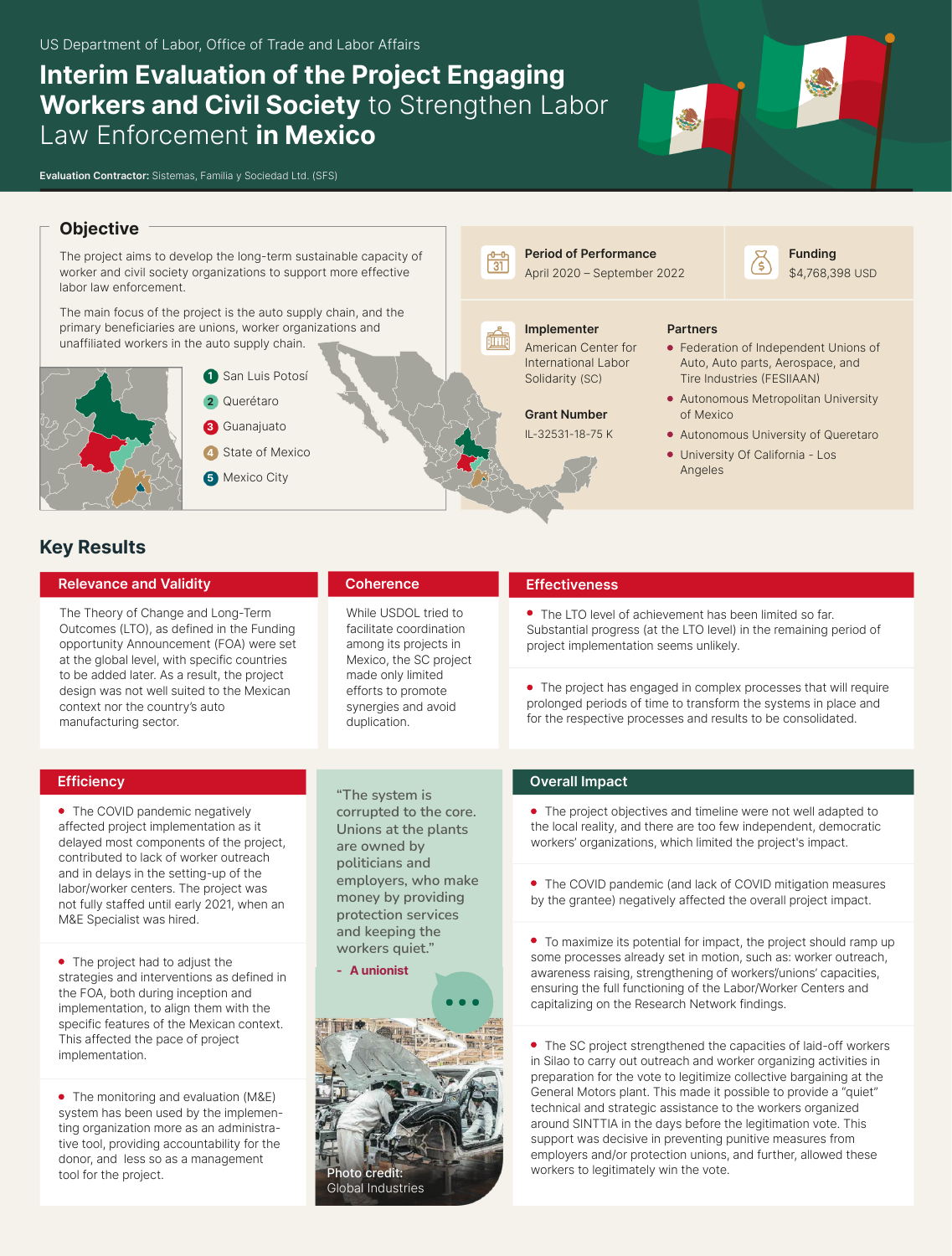**Long-Term Outcomes** (LTO) and **rating**

|                  | CSOs/workers accurately identify potential labor law<br>violations in workplaces. |          |                 |                                                                                                                                      |             |  |  |
|------------------|-----------------------------------------------------------------------------------|----------|-----------------|--------------------------------------------------------------------------------------------------------------------------------------|-------------|--|--|
| TO <sub>1</sub>  | Achievement<br>Sustainability                                                     | LOW<br>റ | <b>MODERATE</b> | ABOVE-MODERATE                                                                                                                       | <b>HIGH</b> |  |  |
|                  |                                                                                   |          |                 |                                                                                                                                      |             |  |  |
|                  |                                                                                   |          |                 |                                                                                                                                      |             |  |  |
| LTO <sub>2</sub> | remedies.<br><b>Achievement</b>                                                   | LOW<br>റ | <b>MODERATE</b> | CSOs/workers submit well-supported, well-articulated,<br>justiciable claims to initiate inspections and seek legal<br>ABOVE-MODERATE | <b>HIGH</b> |  |  |
|                  | Sustainability                                                                    |          |                 |                                                                                                                                      |             |  |  |
|                  |                                                                                   |          |                 |                                                                                                                                      |             |  |  |
| M                | CSOs/workers effectively track progress of claims.                                |          |                 |                                                                                                                                      |             |  |  |
| <b>PT</b>        |                                                                                   | LOW      | <b>MODERATE</b> | ABOVE-MODERATE                                                                                                                       | <b>HIGH</b> |  |  |
|                  | Achievement                                                                       |          |                 |                                                                                                                                      |             |  |  |
|                  | Sustainability                                                                    |          |                 |                                                                                                                                      |             |  |  |
|                  |                                                                                   |          |                 |                                                                                                                                      |             |  |  |

CSOs/workers engage with the GOM & employers to address potential labor law violations.

|                | $1$ $\cap$ W | MODERATE | ABOVE-MODERATE | <b>HIGH</b> |
|----------------|--------------|----------|----------------|-------------|
| Achievement    | ∩            |          |                |             |
| Sustainability |              |          |                |             |

## **Sustainability**

- **LTO 1:** While the project has established the basis for the sustainability of the Labor Centers, the operation of such Centers will largely depend on their cost recovery and capacity to secure **replacement resources** to sustain project activities. Regarding the Worker Center, the capacity of FESIAAAN to ensure the Center´s continuity is yet unknown.
- **LTO 2:** While workers and activists are highly motivated and committed to achieving/sustaining the project's outcomes their organizations are yet weak. Intensive training and **organizational capacity building** to trade unions may be needed during a longer period.
- **LTO 3:** While the Research and Documentation Network has been set-up by the project and capacities have been created, the extent to which these **linkages** and the network established by the project will continue to operate without external support is yet uncertain.
- **LTO 4:** In Mexico, autonomous, representative and democratic trade unions are scarce which makes it difficult for workers to systematically and sustainably engage in the process of identifying and addressing violations of their rights. However, the project can capitalize on emerging opportunities and build on existing **leverage points** (e.g. start small) where conditions are ripe, rather than waiting until an 'ideal situation' is reached.



# **RESPONSE TO COVID-19**

**LTO 4**

During 2020 and 2021, the biggest challenge for the project was the evolving character of the COVID-19 pandemic. The pandemic affected the project implementation in multiple ways and largely prevented face-to-face interactions, which negatively affected the potential for the implementation of activities involving workers' outreach and training.

**"We just want decent working conditions and fair salaries that allow us to provide to our families"**

**- A worker activist**

## **Promising Practices**

- **Providing support to activists in a discrete way:** This allowed workers in the GM/Silao factory to organize and push through the vote to legitimize collective bargaining, and to elect a new independent democratic union at the plant in Feb 2022.
- **Networking and leveraging capacity:** The project was able to network and leverage the support of experienced and recognized institutions to provide a wide range of specialized support services. At the same time, It established horizontal **linkages** with unions and universities.
- **Capitalizing opportunities:** The project teamed-up with organizations with whom SC had a previous working relationship, and at the same time approached emerging workers' organizations as industrial relations conflicts arose in San Luis Potosí, Silao, and in the Maritime/Port sector.

#### **Lessons Learned**

**Basic conditions for autonomous and democratic representation:** Awareness raising and **organizational capacity building** are indispensable conditions for the creation of an autonomous, representative, and democratic trade union "fabric". In the current Mexican context, strengthening workers' organizations is more relevant than a "complaint-based" approach.

**Phased approach:** In the long run, a phased approach would be more appropriate and would allow to progressively establish better conditions for an increased engagement of autonomous and democratic unions with employers and government authorities.

**Collective Bargaining Agreements (CBA) as means for strengthening workers' organizations:** The processes of legitimation/CBA are essential in order to: a) reach-out, b) engage, c) train, and d) strengthen workers on a continuing basis. For example, SC project's support to the *Generando Movimiento* group in Silao allowed for a majority vote of workers against the ratification of the existing, protection union-related CBA, and the creation of a new independent union, SINTTIA (*Sindicato Nacional de Trabajadores y Trabajadoras de la Industria Automotriz*).